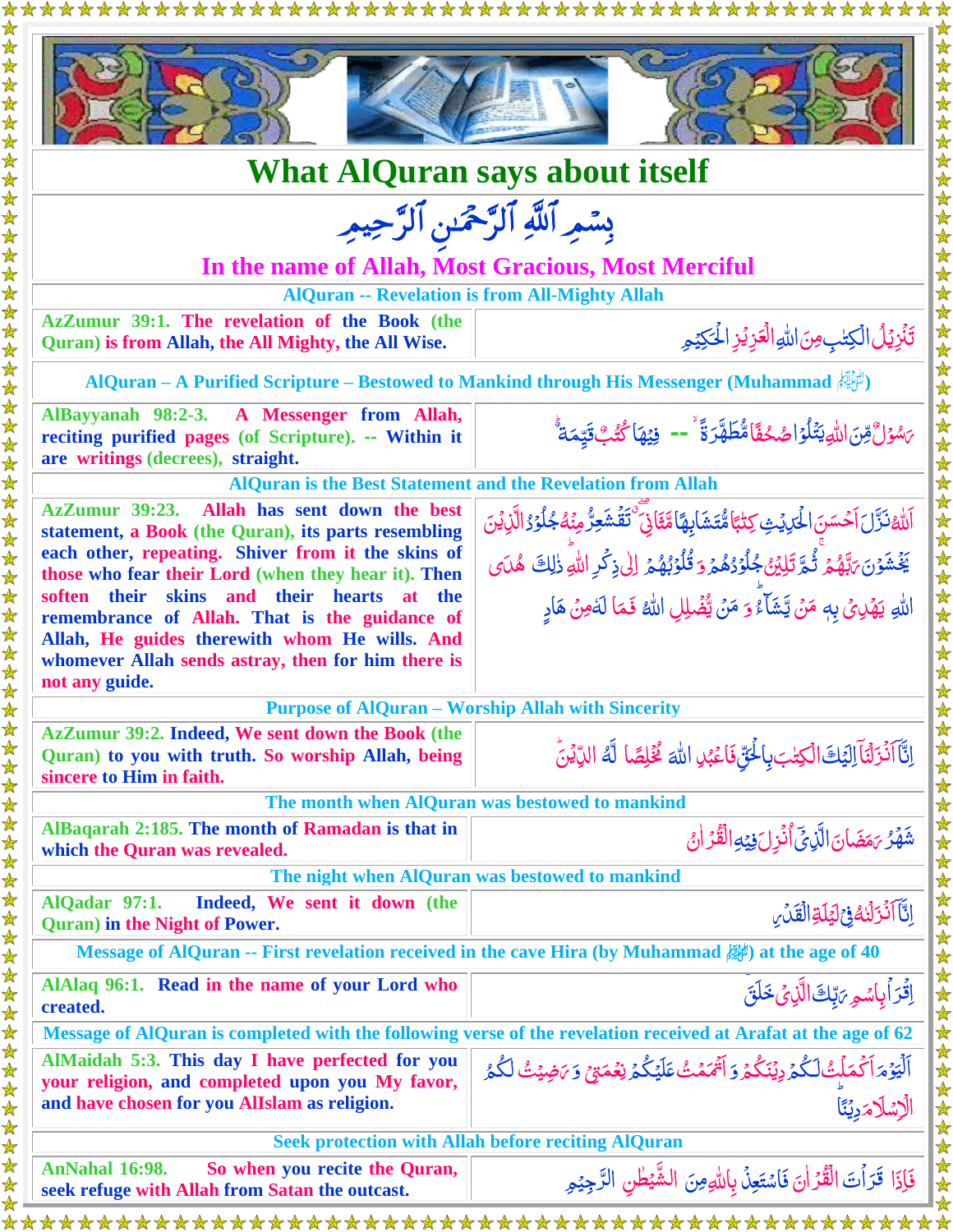| Be silent and listen AlQuran when it is being recited                                                                                                                  |                                                                                                                                                                                |  |
|------------------------------------------------------------------------------------------------------------------------------------------------------------------------|--------------------------------------------------------------------------------------------------------------------------------------------------------------------------------|--|
| AlAaraf 7:204. And when the Quran is recited, so<br>listen to it, and be silent, that you may receive<br>mercy.                                                        | وَ إِذَاقُرِئَ الْقُرْ إِنْ فَاسْتَمِعُوْ الدَّوَانُصِتُوْا لَعَلَّكُمْ تُرْحَمُوْنَ                                                                                           |  |
| AlQuran -- Allah chose Arabic language for His final Message to the Mankind                                                                                            |                                                                                                                                                                                |  |
| Yousef 12:2. Indeed, We have sent it down as an<br>Arabic Quran that you might understand.                                                                             | ٳڷۜٵؖڶؘۯٙڶۘٺڡؗ۠ڐؙۯۦ۠ٮ۠ٲۼؘۯؠؚؾٞٵڵۘۼۜڷػؙؽ <sup>ڗ</sup> ؿۊڶۯؘڹ<br>ٳڐۜٲڿۼڶۘڹڡ۠ڐ۫ۯۦ۠ٮٵۼۯۑؚؾؓٳڷۼڷػ۠ػؽ <sup>ڗ</sup> ٙۼۊؚڵۯڹؖ                                                          |  |
| AzZukhruf 43:3. Indeed, We made it a Quran in<br>Arabic that you might understand.                                                                                     |                                                                                                                                                                                |  |
| <b>Fussilat 41:3.</b><br>A Book whose verses have been<br>expounded, an Arabic Quran for a people who<br>know.                                                         | <sup></sup> كِتْبُ فُصِّلَتْ الِتُهَ قُرَ انَّا عَرَبِيَّا لِقَوْمِ يَّعَلَمُوْنُ                                                                                              |  |
| AzZumur 39:28. An Arabic Quran, without any<br>deviance, that they might fear (Allah).                                                                                 | <i>ٞ</i> ٙڐؙۯڶٲۼڗۑؚؾؖٵۼؘؽ <sub>ڗۮؚ</sub> ؽؘ؏ۅؘڄٟڷۘ <i>ػ</i> ڷۿؽ <sub>ڋ</sub> ؾۜڦؙٷڽؘ                                                                                           |  |
| AlAhqaf 46:12. And this is a confirming Book in the<br>Arabic tongue, that it may warn those who have<br>wronged and as good tidings for doers of good.                | <u>۔ سک کے مطابق کے مطابق کے مطابق کے ان کے بھی کے مشری کے مشری کے مشر</u><br>وَهٰذَا کِتٰنَّتِ شَّمَانِیٌّ لِّسَانًا عَرَبِیًّا لِیُّنۡذِیَ الَّذِیۡنَ ظَلَمۡوَا ۚ وَ بُشۡرٰی |  |
| AlQuran -- Bestowed upon mankind is with Allah in the Master Scripture                                                                                                 |                                                                                                                                                                                |  |
| AzZukhruf 43:4. And indeed, it is in the source of<br>decrees with Us, exalted, full of wisdom.                                                                        | <u>وَ</u> اِنَّخْفِخَ أُمِّ الْكِتْبِ لَدَيْنَا لَعَلِّ حَكِيْمٌ                                                                                                               |  |
| <b>AlWaqiah 56:77-78.</b><br>Indeed, this is a glorious<br>Quran. -- In a Book, well guarded.                                                                          | اِنَّهَٰلَقُرۡاٰنَّ كَرِيۡمُ ۚ-- فِىۡكِتٰبِمَّكۡنُوۡنِ                                                                                                                         |  |
| <b>AlBurooj 85:21-22.</b><br>Nay, but this is a glorious<br>Quran. -- In the guarded tablet.                                                                           | بَلۡ هُوَ قُرۡانٌ بِّحِيۡلٌ ۚ -- ۚ وۡۤاٰوۡحٍ مَِّعۡفُوۡظٍ                                                                                                                      |  |
| Qaaf 50:4. And with Us is a Book preserved.                                                                                                                            | وَعِنۡلَانَا كِتَٰبُ حَفِيۡظُ                                                                                                                                                  |  |
| <b>AlQuran is made easy to Recite and Understand</b>                                                                                                                   |                                                                                                                                                                                |  |
| AlQamar 54:40. And indeed We made the Quran<br>easy to understand. So is there any who would take<br>admonition.                                                       | <u>وَلَقَلۡ</u> يَسَّرُنَا الْقُرۡ أَنَ لِللَّهِ كَٰرِ فَهَلۡ مِنۡ مُّنَّ كِرِ                                                                                                 |  |
| Allsra 17:106. And a Quran that We divided (into<br>parts), that you may recite it to mankind at<br>intervals. And We have sent it down as a successive<br>revelation. | وَ قُرَانًا فَرَقُنْهُ لِتَقْرَاهُ عَلَى النَّاسِ عَلَى مُكْثٍ وَ نَزَّلْنَهُ تَنْزِيُلاً                                                                                      |  |
| <b>AlMuzzammil 73:4.</b><br>And recite the Quran with<br>measured recitation.                                                                                          | وَرَبِّلِ الْقُرۡ أَنَ تَرۡتِيۡلاَ ۚ<br> <br>  فَاقۡرَءُوۡ امَاتَيَسَّرَمِنَ الْقُرۡ أَن                                                                                       |  |
| AlMuzzammil 73:20. So recite what is easy for you<br>of the Quran.                                                                                                     |                                                                                                                                                                                |  |
| <b>Reciting AlQuran in the Prayers</b>                                                                                                                                 |                                                                                                                                                                                |  |
| Allsra 17:78. Establish prayer from the decline of<br>the sun to the darkness of the night, and (recite) the<br>Quran at dawn. Indeed, (reciting) the Quran at         | أَقِمِ الصَّلْوةَلِدُّلْوُكِ الشَّمْسِ إلى غَسَقِ الَّيَلِ وَقُرَٰ أَنَ الْفَجُرِ ۚ إِنَّ قُرَٰ أَنَ<br>الْفَجُرِ كَانَ مَشُهُوۡدًا                                            |  |
| dawn is ever witnessed.                                                                                                                                                |                                                                                                                                                                                |  |
| <b>Allah invites to Ponder and Reflect upon AlQuran</b>                                                                                                                |                                                                                                                                                                                |  |
| Suad 38:29. (This is) a Book,<br>We have sent<br>down to you, full of blessing, that they may ponder<br>verses, and that may reflect those of<br>its<br>understanding. | كِتْبٌ أَنْزَلْنَهُ إِلَيْكَ مُبْرَكٌّ لِيَتَآَبَّرُوْٓٓا الِّتِهِ وَلِيَتَنَ كَّرَ أُولُوا الْأَلْبَابِ                                                                       |  |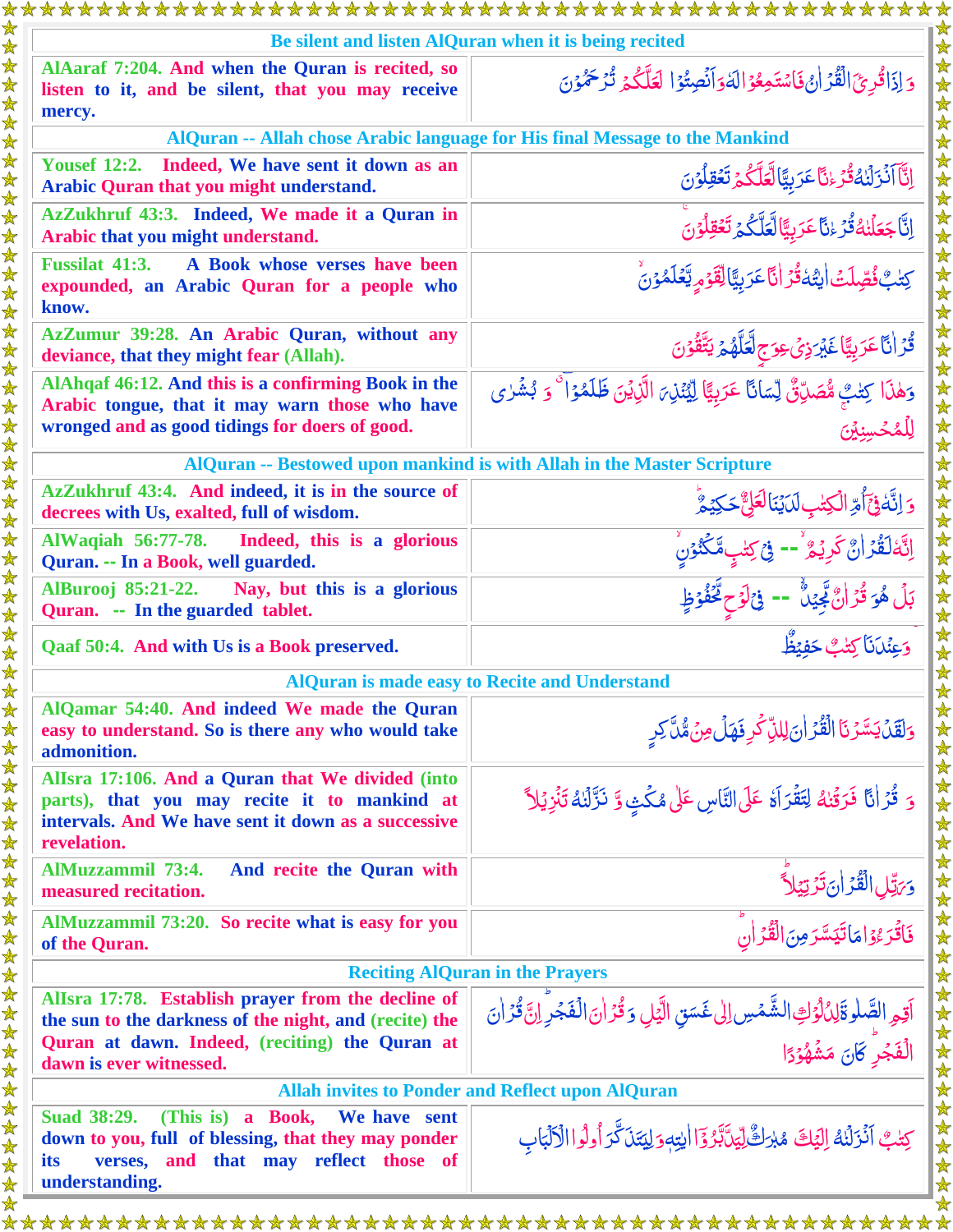| *********************<br>******************                                                                                                              |                                                                                                                                                            |  |
|----------------------------------------------------------------------------------------------------------------------------------------------------------|------------------------------------------------------------------------------------------------------------------------------------------------------------|--|
| AnNisa 4:82. Do they not then reflect upon the<br>Quran. And if it had been from other than Allah,<br>they would have found therein much contradictions. | أَفَلَا يَتَدَبَّرُوْنَ الْقُرْأَنَ وَلَوْكَانَ مِنْ عِنُلٍ غَيْرِ اللَّهِ لَوَجَدُوْا فِيْهِ اخْتِلَافًا<br>كثيرا                                         |  |
| AlHashr 59:21. If We had sent down this Quran<br>upon a mountain, you would have seen it humbling                                                        | لَوۡ اَذۡرَلۡنَا هٰذَا الۡقُدۡ اٰنَ عَلٰی جَبَابِ لَّرَ اَیۡتَهٗ خَاشِعًا مُّتَصَدِّعًا قِنۡ خَشۡیَةِ اللّٰهِ                                              |  |
| (and) splitting asunder by the fear of Allah. And                                                                                                        |                                                                                                                                                            |  |
| these are the parables We present to the people that<br>perhaps they may reflect.                                                                        | وَتِلۡكَ الۡكَمۡثَالُ نَضۡدِبُهَا لِلنَّاسِ لَعَلَّهُمۡ يَتَفَكَّرُوۡنَ                                                                                    |  |
| Muhammad 47:24. Do they not then reflect over<br>the Quran, or are there locks upon their hearts.                                                        | اَفَلَا يَتَلَبَّرُوْنَ الْقُرَٰانَ اَمَّ عَلٰى قُلُوْبٍ اَقْفَالُهَا                                                                                      |  |
| AzZumur 39:27. And certainly, We have put forth<br>for mankind in this Quran all kinds of similitudes<br>that they might remember.                       | وَلَقَلۡ ضَرَبۡنَالِلنَّاسِ فِيۡهٰذَا الۡقُرۡ اٰنِ مِنۡ كُلِّ مَثَلِ لَّعَلَّهُمۡ يَتَذَكَّرُوۡنَ                                                          |  |
| <b>AlQuran confirms Scriptures before it</b>                                                                                                             |                                                                                                                                                            |  |
| AlBaqarah 2:89 And when there came to them a<br>Book (Quran) from Allah confirming that which is<br>with them.                                           | وَ لَيَّا جَاًءَهُمۡ رَسَٰٓتِ مِّنۡ عِنۡدِ اللّٰهِ مُصَدِّقٌ لِّمَا مَعَهُمۡ                                                                               |  |
| AlAnaam 6:92. And this is a Book which We have<br>sent down, blessed, confirming that (revealed)<br>before it.                                           | وَهٰذَا كِتٰبٌ أَنۡزَلۡنَٰهُمُبۡرَكٌ مُّصَدِّنَٰٓ الَّذِيۡ بَيۡنَ يَدَيۡ وَلَٰٓ لِ                                                                         |  |
| <b>Allah promises to safeguard AlQuran</b>                                                                                                               |                                                                                                                                                            |  |
| <b>AlQiamah 75:17-19.</b><br>Indeed, upon Us is its                                                                                                      | اِنَّ عَلَيْنَا جَمُعَهُ وَقُرُ اٰنَه <sup>ْ -</sup> - فَإِذَا قَرَاُنهُ فَاتَّبِعُ قُرَ اٰنَهُ -- ثُمَّ اِنَّ عَلَيْنَا                                   |  |
| collection, and its recitation. -- So, when We have<br>recited it, then follow its recitation. -- Then, indeed,                                          | بكانة                                                                                                                                                      |  |
| it is upon Us its clarification.                                                                                                                         |                                                                                                                                                            |  |
| <b>AlQuran is Noor (Light)</b>                                                                                                                           |                                                                                                                                                            |  |
| AlMaidah 5:15.<br>Indeed, there has come to you<br>from Allah a Light and a clear Book (the Quran).                                                      | قَلْ جَآءَ كُمۡ مِّنَ اللَّهِ نُوۡرٌ وَ ۚ كِتَٰبٌ مُّبِيۡنٌ                                                                                                |  |
| Ibrahim 14:1. Alif. Lam. Ra. A Book which We<br>have revealed to you (Muhammad) that you might                                                           | الَّا ۚ كِتٰبٌ اَنۡزَلۡنَٰهُ اِلۡيَكَ لِتُّخۡرِجَ النَّاسَ مِنَ الظُّلُمٰتِ ۚ إِلَى النُّوۡرِ ۚ بِإِذۡنِ<br>يَبْهِمۡ إِلٰى صِرَاطِ الۡعَزِيۡزِ الۡحَمِيۡلِ |  |
| bring mankind out from darkness into the Light, by                                                                                                       |                                                                                                                                                            |  |
| the permission of their Lord, to the path of the All<br><b>Mighty, the Owner of Praise.</b>                                                              |                                                                                                                                                            |  |
| AlHadid 57:9. It is He who sends down upon<br>His servant manifest verses (of the Quran) that he                                                         | ۿۄؘالَّذِي يُنَزِّلُ عَلَى عَبۡلِهٖٓ اللَّـٰ بَيِّنۡتٍ لَّيۡخُرِ جَكُمۡ مِّنَ الظُّلُمٰتِ إِلَى النُّوۡرِ                                                  |  |
| may bring you out from darkness into the light.                                                                                                          | وَانَّ اللَّهَ بِكُمۡ لَرَّ وُفُّ تَّ حِيۡهُمْ                                                                                                             |  |
| And indeed, Allah is to you Most Kind, Most<br>Merciful.                                                                                                 |                                                                                                                                                            |  |
| AtTaghabun 64:8. So believe in Allah and His                                                                                                             |                                                                                                                                                            |  |
| Messenger and the Light (the Quran) that We have<br>sent down. And Allah is All Aware of what you do.                                                    | فَأُمِنُوَ ابِاللَّهِ وَبَسْوَلِهِ وَالنُّوْمِ الَّذِيِّ آَنْزَلْنَا وَاللَّهُ بِمَاتَعُمَلُوْنَ خَبِيْرٌ                                                  |  |
| <b>AlQuran is Hidayat (Guidance)</b>                                                                                                                     |                                                                                                                                                            |  |
| AlBaqarah 2:2 This is the Book about which there<br>is no doubt, a guidance for those who fear (Allah).                                                  | ذٰلِكَ الْكِتٰبُ لَا يَيْبَ ۚ فِيْهِ ۚ هُلَّى لِلْمُتَّقِينَ                                                                                               |  |
| AlBaqarah 2:185. A guidance for mankind, and<br>clear proofs of guidance, and the criterion.                                                             | هُلَّى لِّلنَّاسِ وَبَيِّنْتٍ مِّنَ الْهُمَاىِ وَ الْفُرْقَانِ                                                                                             |  |
| Luqman 31:2-3. These are revelations of the wise<br>Book. -- A guidance and a mercy for the righteous                                                    | تِلْكَ اٰيتُ الْكِتْبِ الْحَكِيْمِ ْ -- هُلَّى وَّ يَحْمَةً لِلْمُحْسِنِينَّ                                                                               |  |
| people.                                                                                                                                                  |                                                                                                                                                            |  |